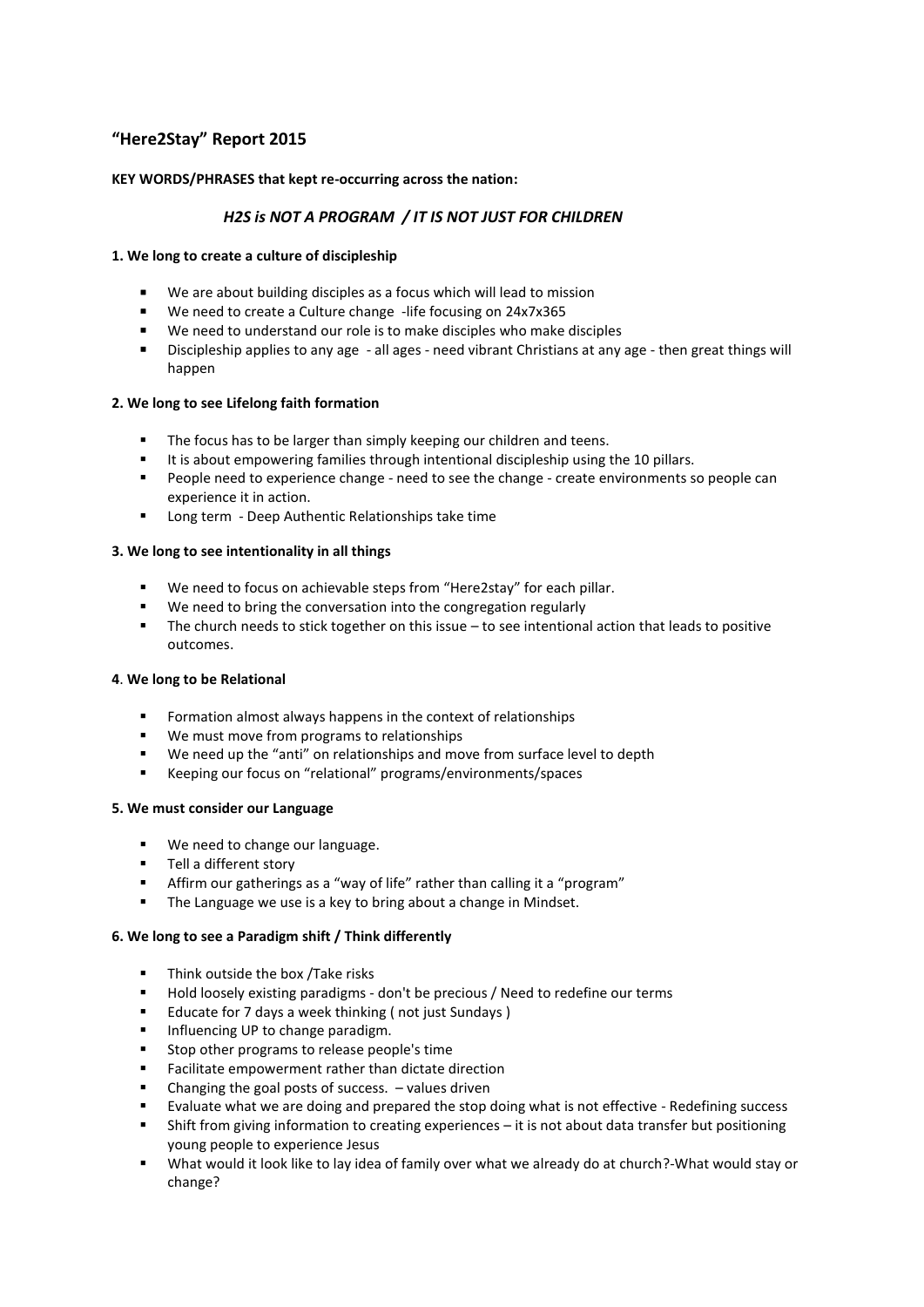# *A Process by one group that is well thought out:*

1. Are we operating with a shared understanding of our mission, purpose what does it mean to make disciples?

- 2. Do the things we do promote programs or relationships?
- 3. Are we willing to make changes, make decisions, let go?
- 4. What are our existing paradigms?
- 5. Are we connecting with people to enable relationship to enable faith formation?
- 6. Does what we do create space for our mission of making disciples? (is the main thing the main thing?)
- 7. What do we need to re-calibrate, re passion or re-discover

8. Everything is on the table (measurement must be anchored in keeping the main thing the main thing) (And it needs to be in spirit of love / not a critical review)

## **7. We long to see Intergenerational community / Holistic**

- **Emphasis on Intergenerational not isolation**
- **All are valuable**
- Start talking about discipleship Integrate thru the plan for all ages
- **Embrace community as family**
- Need to hear all voices at all ages
- Allow children. And young people to participate in church and community life
- Overcoming fear factor of older people to engage with younger generation

## **8. We long to redefine the term "community of faith"**

- Church is not a place "I attend" but rather a place " I belong"
- We need to redefine what a "successful "church is
- Structure of church re-visited what does family mean in this context? Need to understand how and why we do "church" as we do
- End goal doesn't change methodology needs to change
- Regular stock take "by leaders" would be a good and easy step forward around the ten pillars
- Getting parents to think differently they are often pressuring for age based programs.
- Too much focus on programs. We look for "quick fixes by running programs
- Community clubs/organizations are clear with expectations for involvement, is the church as clear?
- Family goal for lifelong discipleship versus church's goal for lifelong institution
- Focus on community needs and people (not programs)
- We need a changing view on the role of Church empower the family
- Changing a culture of what it means to be a part of a church how do we do this in a church that is established?

## **9. We understand we must "start somewhere"**

- **Make a plan to start**
- **IDENTIFY Start points**
- Look at one topic a month
- choose a pillar and start there
- **FICUM** Focus on one each Sunday for the whole community
- One change at a time

## **10**. **We see the value of Partnership**

- We don't need to do it all partner with others who are doing things well in certain areas
- Partner with schools / camps / parachurch / ministries / local church / families
- **Partnering with others who do different things.**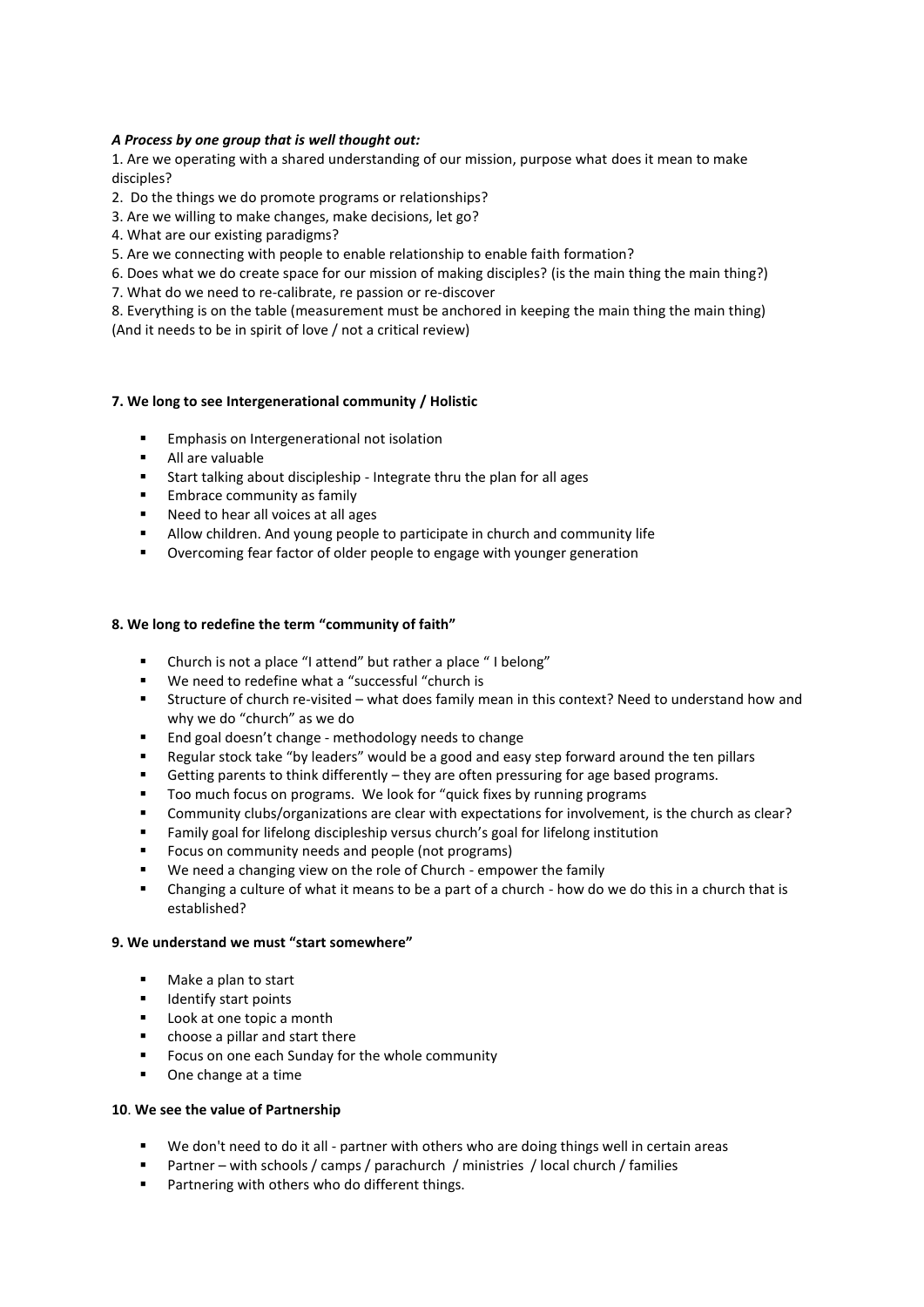- **Whole of life ministry, no retirement**
- **Many want to change but don't know how.**

# **BIG ISSUES AND QUESTIONS:**

- 1. Change letting go of the past road blocks / needs to come from the gate keepers in the church
- 2. Many churches are living in a culture that doesn't exist anymore.
- 3. We are time poor what does this mean for our priorities?
- 4. Can we have research please on the people who aren't here2stay what about the ones who leave?
- 5. The breakdown of Intergenerational relationships within the church needs to be addressed.
- 6. We need to ask the question why did u come to worship? Have to / tradition / come to worship Jesus
- 7. What do we do for those who don't have families that have a faith?
- 8. Many adults are not strong enough in their faith to mentor the kids?
- 9. How do we link this with mission?
- 10. How to reach "out of loop" families those who have left how do we build connections and communities with them.
- 11. Can one space have all ten pillars operating at the same time? What could that look like?

# **Comments on the 10 Pillars:**

# **1. Family**

- Marriage courses / parenting courses / date nights / family events/ grand parenting courses
- Identify families who already do home ministry / devotions, get them to mentor new families.
- Cluster families together to do life family to family support
- Do not place to many burdens on families so they have time to serve together
- **Ensuring that family doesn't become exclusive**
- Christian families involving children from non Christian family.
- **Encourage families to serve together**
- **Share life / share faith experiences**
- Equip families to disciple their kids at home. Enhance what is already happening to make these intentional.
- To encourage families to worship together. Bringing families to serve in this way together. Create safe places for kids to ask the hard questions.
- It needs to be easy for families. Small tips rather than big programs.
- Meet around meal tables with other families regularly no fuss
- **Prepare our kids, not protect them**
- Give kids time gift
- Mystery meals connections points for families
- **Parents baptising their own children**
- **Take your kids with you**
- Need to equip families to live out their faith at home
- Teach basics-practice them together a learn how to pray as a family
- Help families to develop a spiritual plan
- **Formation can occur, during the week and be celebrated together with God's family on Sundays**
- Model faith as more than jobs and obligations …have deeper important conversations together at church…over meals at home… during rites of passage celebrations
- **Discerning Truth -Answer children's questions.**
- Serve the Parents
- Equip Parents Provide Resources
- **Family gatherings and family activities i.e. camps**
- Help Parents to understand their role in passing on the faith "PAY IT FORWARD"
- Changing culture of "isolating: ourselves/families. Having open homes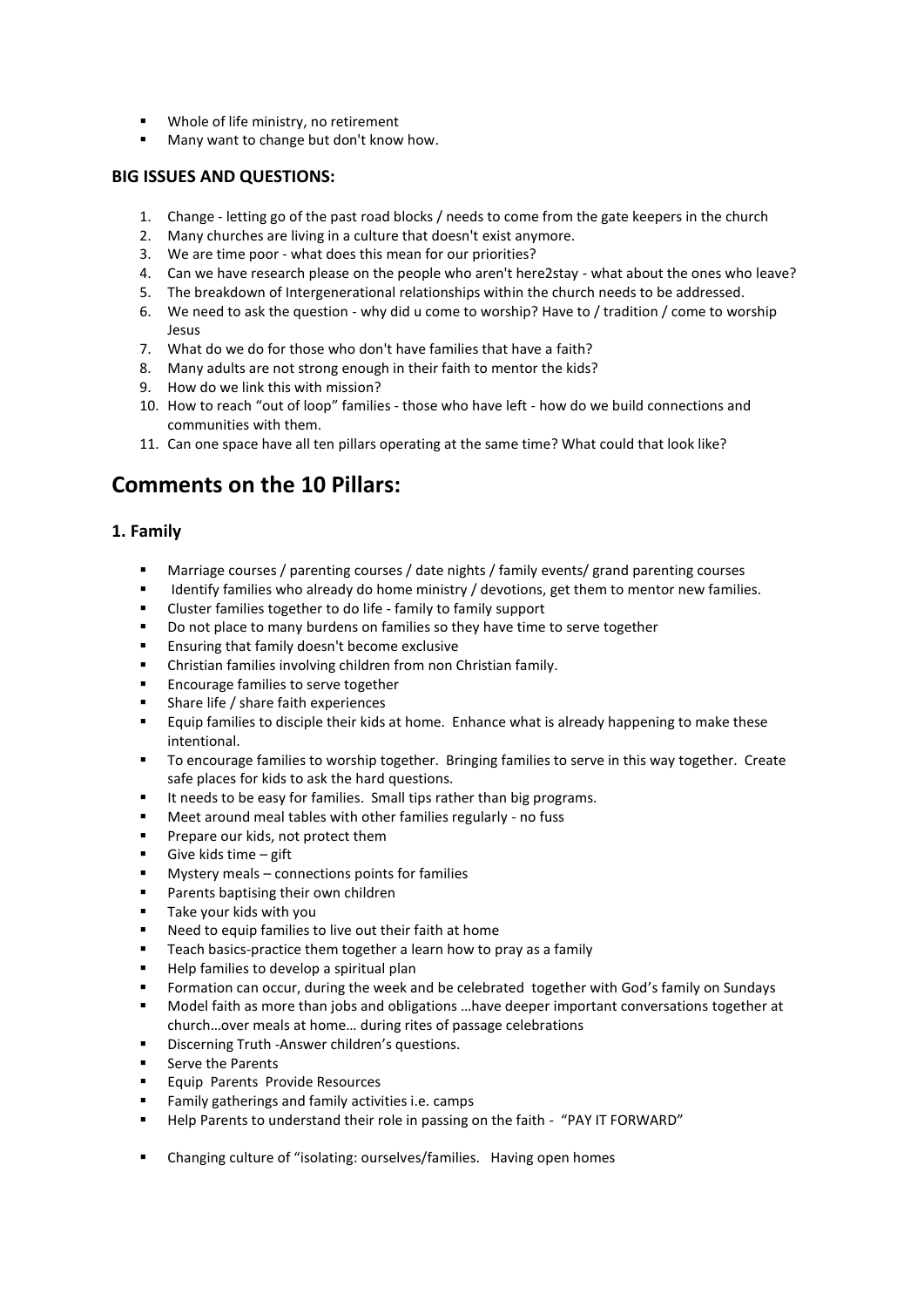# **2. Intergenerational Connections**

- create Intergenerational experiences outside the norm (church) camps / mentoring
- **EXECTE Creating spaces for Intergenerational collisions**
- Gather as households rather than age similar
- Stepping back from children's church to a more Intergenerational approach
- **Take groups from one church to work with people in another church or community. Cross** generationally doing tasks together. Break individualism mentality.
- Create opportunities for meaningful conversation between generations adopt a grandparent.
- Develop extended family within the church community
- Include whole church community in discussions and decisions about change and way to love forward ownership / Intergenerational
- All age worship together
- **Intergenerational weekends**
- Intergenerational groups for 30-50 people seem to have an advantage = good natural connection and also big enough to do tasks together.
- Not about age it's about interest
- Can't shift generational connections with just one generation need the whole church
- Creating spaces/opportunities for generations to come together/share learn from each other
- Key thing -sense of belonging to Christ not to the 'Church'- but to each other

# **3. Mentoring and coaching**

- Building healthy relationships getting along side each other
- **EXECUTE:** Mentoring families intentionally
- **Authentic relationships**
- Generational connections and mentoring and coaching are so linked!
- share life/ share how Faith Experience have been real give relevance to everyday life
- Authenticity of personal faith exposed
- Ask young people to identify older people to mentor them
- Give Kids permission to question- empower them
- Mentoring "above' and below -youth being mentored and mentoring
- **Families mentoring families**

# **4. Serving in Mission**

- Family mission opportunities
- Linking serving on mission with responding with compassion to overcome volunteer tourism and be authentic
- Daily regular serving in real life not just one day of our overseas event
- **There's a Gap-we are doing things for our young people, neglecting to get them involved in serving**
- **Encourage families to serve together i.e. Visit the sick**
- Youth to help with Practical jobs for people in the community
- Let the children/youth serve where they are

# **5. Peak Experiences**

- **More peak experiences for the church community as a whole**
- **Peak experiences can be different for every person**
- Establish intentional Peak experiences camps, Passover /Lords supper. Share stories/foot washing
- Celebrating special moments

# **6. Rites of passage**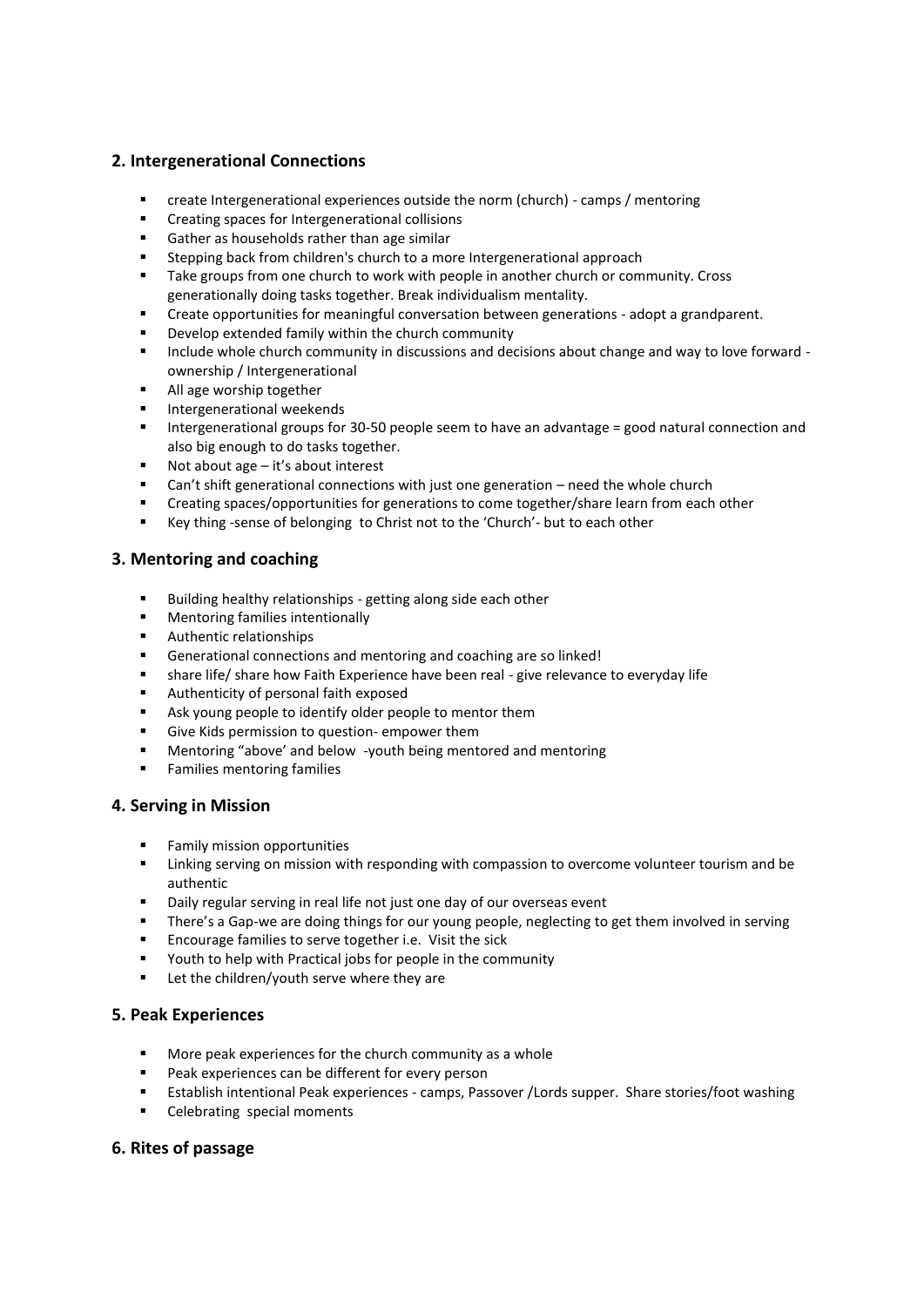- Rites of passage needs to be more intentional. We need to follow this up and reinforce it into the future of the young person as well. Ensuring we convey a message of value for our youth.
- **Alternative to "schoolies" for rites of passage**
- **Be Intentional about testimony, contribute to ministry, transitioning to becoming Member of the** church/communion, baptism
- Rites of passage not an end but a beginning

# **7. Encounters with Jesus**

- Creating space to hear from God / Space so people are not so time poor.
- kids and adults encounter Jesus together
- **EXECUTE:** Listen to others stories of change

# **8. Big Story of the Bible**

Ask people – Where are you in the BIG story?

# **Ways to fuel this conversation:**

# **1. Technology**

- **Forum to share ideas and testimonies**
- social media campaign
- **Repository for local stories**
- **Data and feedback**
- Books and recommendations
- **Follow up emails highlighting a key element and encouraging us to implement**
- 3 minute spots from young people staying
- **•** Collating and curate resources are that already working

## **2. Leadership**

- The message spoken at pastors conferences
- From platform, Vision needs to be promoted -- allocation of resources time / money / energy / personal
- **Leaders who model it**
- A team or key leader/regional support
- **Put it on agendas in your denominations**
- That the Denominational leaders give you the opportunity to present to gatherings. people needed to be empowered to tell the story
- Leaders need to empower natural networks and families not to control them.

## **3. Prayer**

- specific prayer morning
- **Praying for it and intentionally living it**

## **4. Resourcing**

- Resources to take back to leadership and congregations
- **Take the principles learned today and develop a whole church learning program that all age groups** study including extension activities for families at home.
- **Practical steps people can engage with**
- **Reproduce the training in our own context**
- **Tools to help us equip our leadership**
- Develop a coaching resource/ training